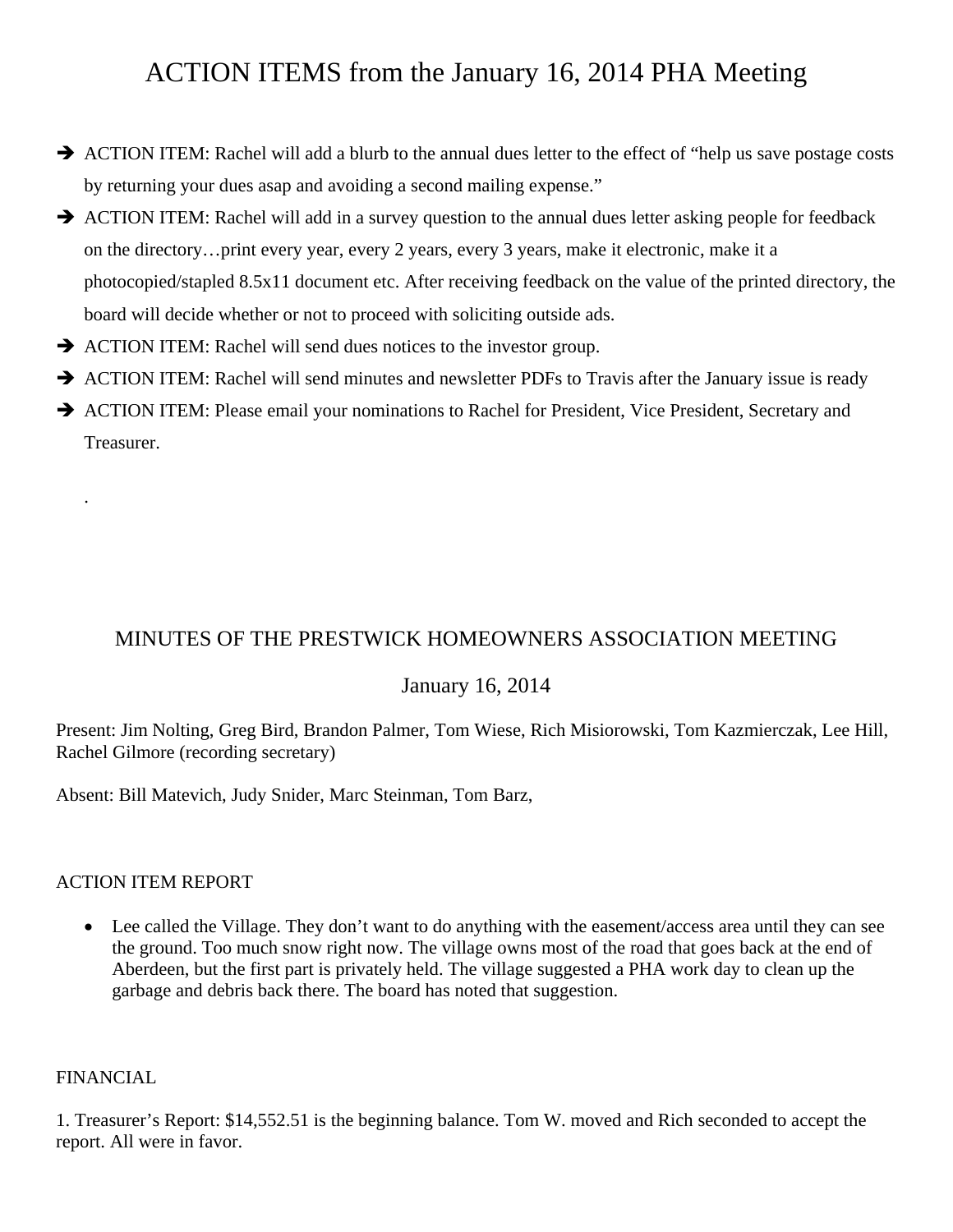2. Budget

a. Jim presented a tentative 2014 budget which shows a negative cash flow of approximately \$5,600. The difference is mainly due to having to now pay for printing costs. The board will continue to monitor printing options/costs and cut back where possible without sacrificing communication.

# PHA PRINTING OPTIONS

1. Rachel presented the cost estimates from Vicky at On Time Design for newsletter prep/printing, annual dues letter prep/printing, advertising letter printing, envelope printing, and new member folders.

After discussion, the board agreed to have Rachel proceed with On Time Design in the prep and printing of the annual dues letter and the January newsletter, as well as having OTD print 50 custom new member folders.

- $\rightarrow$  ACTION ITEM: Rachel will add a blurb to the annual dues letter to the effect of "help us save postage costs" by returning your dues asap and avoiding a second mailing expense."
- $\rightarrow$  ACTION ITEM: Rachel will add in a survey question to the annual dues letter asking people for feedback on the directory…print every year, every 2 years, every 3 years, make it electronic, make it a photocopied/stapled 8.5x11 document etc. After receiving feedback on the value of the printed directory, the board will decide whether or not to proceed with soliciting outside ads.

### MEMBERSHIP

1. New Member Spreadsheet

 Brandon went through the databases and created an historical spreadsheet showing new members since 2011 and indicating whether or not they rejoined. The majority in the past 2 years have.

2. Out of State Investors

 Brandon discussed an article on the rise of out of state investor groups buying up homes, rehabbing them and renting them. One NY-based company has bought 2 properties in Prestwick, 636 Pheasant Trail and 547 Aberdeen.

 Brandon suggested that once a quarter Jim send an email with a list of available properties and an encouragement to share the list with friends/family who might buy in Prestwick.

 $\rightarrow$  ACTION ITEM: Rachel will send dues notices to the investor group.

#### **WEBSITE**

1. Brandon requested that the website be updated.